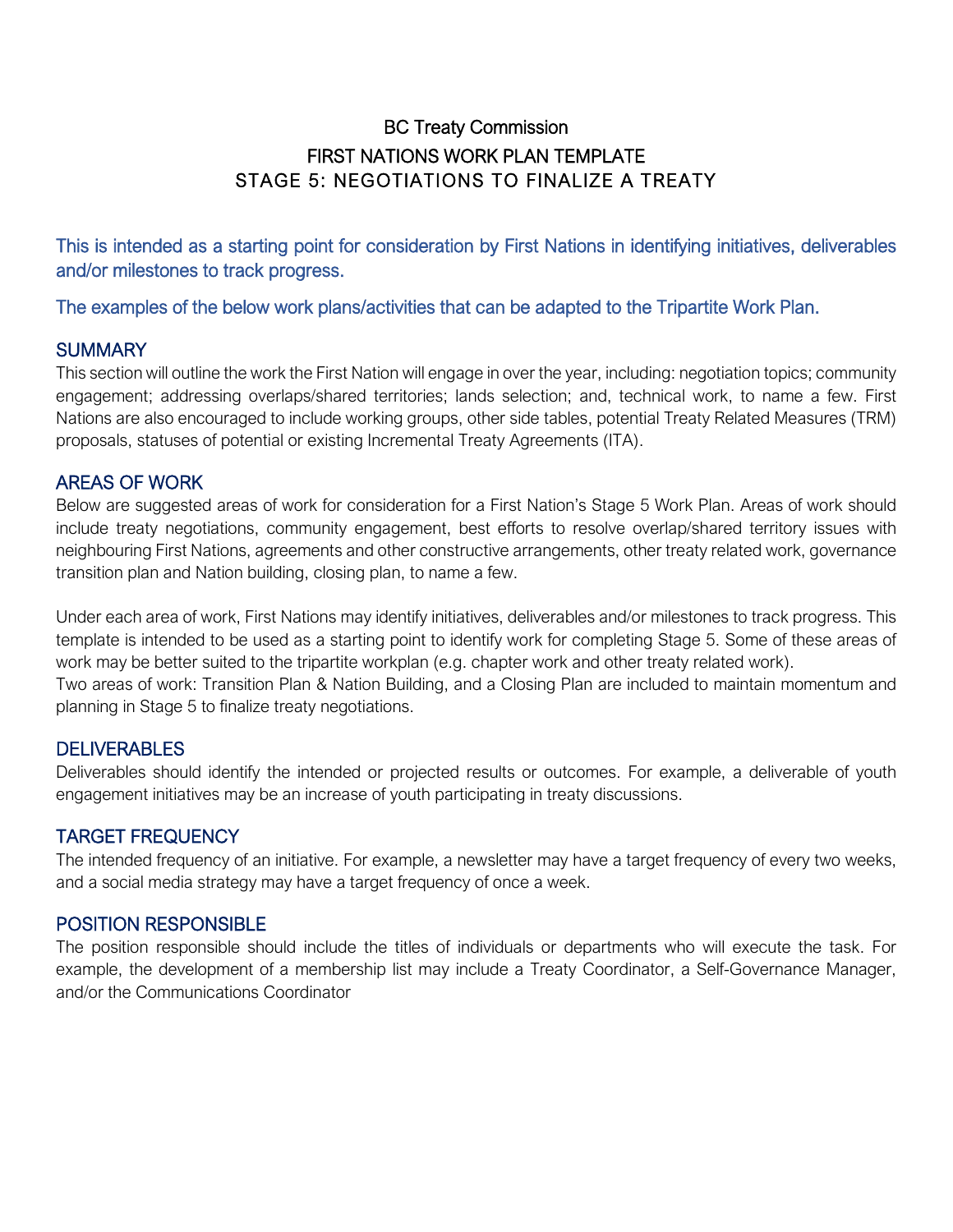# Negotiations - Primary

| Type                                  | Deliverable | Frequency                     | <b>Responsible Parties</b> | <b>Milestone</b>                                                 |
|---------------------------------------|-------------|-------------------------------|----------------------------|------------------------------------------------------------------|
| Treaty<br>Chapters                    |             | Monthly, weekly,<br>quarterly | e.g. Negotiator            | e.g. Completion date or<br>ongoing or completed as<br>an example |
| Working<br>Groups                     |             |                               |                            |                                                                  |
| Legal Review                          |             |                               |                            |                                                                  |
| Lands WG and<br><b>Land Selection</b> |             |                               |                            |                                                                  |
| Lands                                 |             |                               |                            |                                                                  |
| <b>Resources</b>                      |             |                               |                            |                                                                  |
| Land & Cash<br>offer                  |             |                               |                            |                                                                  |
| <b>MOU</b>                            |             |                               |                            |                                                                  |

# Negotiations – Secondary

| Type of Agreement /<br>Arrangement | Deliverable | Frequency | <b>Responsible Parties</b> | <b>Milestone</b> |
|------------------------------------|-------------|-----------|----------------------------|------------------|
| Incremental Treaty<br>Agreements   |             |           |                            |                  |
| Side Agreements                    |             |           |                            |                  |
| Economic<br>Development            |             |           |                            |                  |
| Land Use                           |             |           |                            |                  |
|                                    |             |           |                            |                  |

#### Community Engagement

| <b>Type of Engagement</b>                        | <b>Deliverable</b> | Frequency                                | <b>Responsible Parties</b> | Milestone |
|--------------------------------------------------|--------------------|------------------------------------------|----------------------------|-----------|
| <b>Newsletters</b>                               |                    | e.g.<br>weekly,<br>monthly,<br>quarterly | e.g.<br>Communications     |           |
| <b>Community Meeting</b>                         |                    |                                          |                            |           |
| <b>General Assemblies</b>                        |                    |                                          |                            |           |
| Social Media Strategy                            |                    |                                          |                            |           |
| One-on-one                                       |                    |                                          |                            |           |
| Youth Engagement                                 |                    |                                          |                            |           |
| Progress in<br>Negotiations/timelines/milestones |                    |                                          |                            |           |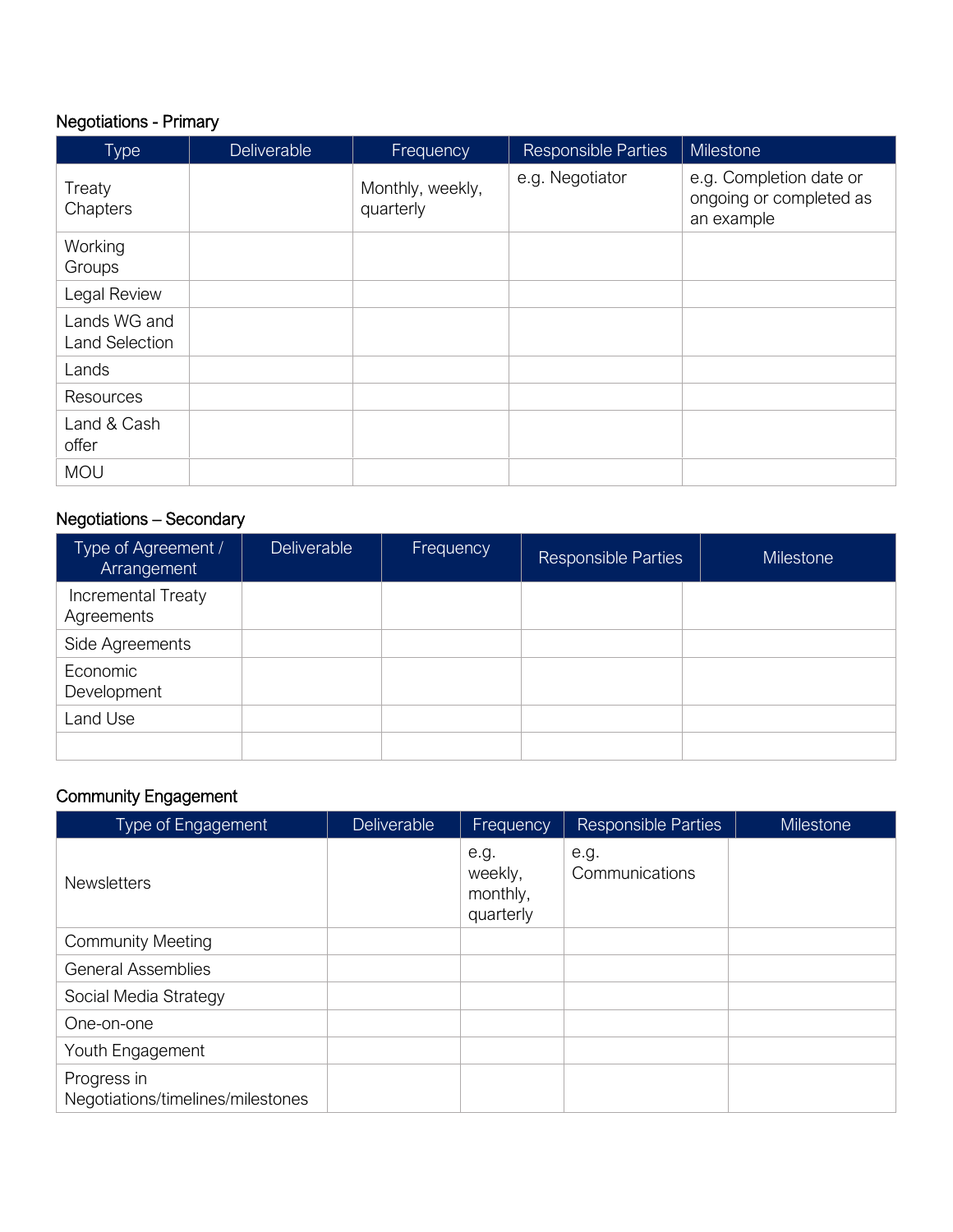## Overlap / Shared Territory / Shared Boundary Engagement Work with Neighbouring First Nations

| Type of Engagement                                                                                                | Deliverable | Frequency | <b>Responsible Parties</b> | <b>Milestone</b> |
|-------------------------------------------------------------------------------------------------------------------|-------------|-----------|----------------------------|------------------|
| Letters to Neighbouring<br><b>First Nations</b>                                                                   |             |           |                            |                  |
| e.g. Identify First<br>Nation/strategy to<br>engage if sending<br>letters to more than one<br><b>First Nation</b> |             |           |                            |                  |
| Meetings between<br>Leadership                                                                                    |             |           |                            |                  |
| e.g. Identify leadership:<br>Hereditary, elected<br>Chief and Council                                             |             |           |                            |                  |
| Community /<br><b>Membership Gatherings</b>                                                                       |             |           |                            |                  |
| e.g. Identify locations,<br>and who may be living<br>away from home                                               |             |           |                            |                  |
| Nation to Nation<br>engagement                                                                                    |             |           |                            |                  |
|                                                                                                                   |             |           |                            |                  |
|                                                                                                                   |             |           |                            |                  |

#### Other Treaty Related Work

| Project / Initiative | <b>Deliverable</b> | Frequency | <b>Responsible Parties</b> | Milestone <sup>1</sup> |
|----------------------|--------------------|-----------|----------------------------|------------------------|
| <b>TRM Proposals</b> |                    |           |                            |                        |
|                      |                    |           |                            |                        |
|                      |                    |           |                            |                        |

### Transition Plan & Nation Building

| Project / Initiative        | <b>Deliverable</b> | Frequency | <b>Responsible Parties</b> | <b>Milestone</b> |
|-----------------------------|--------------------|-----------|----------------------------|------------------|
| Governance                  |                    |           |                            |                  |
| Constitution<br>Development |                    |           |                            |                  |
| Laws / Jurisdiction(s)      |                    |           |                            |                  |
|                             |                    |           |                            |                  |
|                             |                    |           |                            |                  |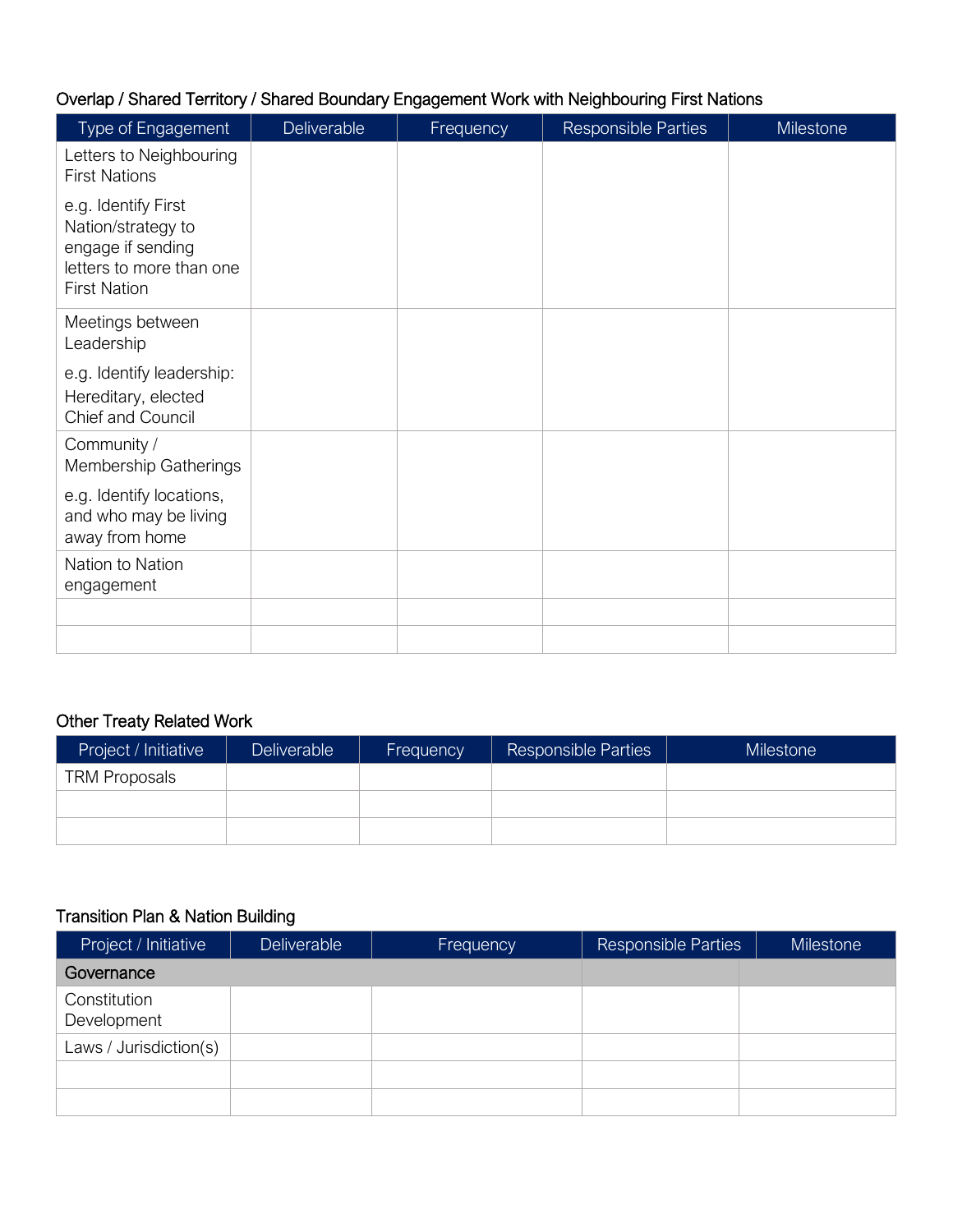| <b>Capacity Building</b>      |  |  |  |
|-------------------------------|--|--|--|
| Human Resource<br>Planning    |  |  |  |
|                               |  |  |  |
| Ratification                  |  |  |  |
| Eligibility and<br>Enrollment |  |  |  |
| Membership List               |  |  |  |
| Citizenship Code              |  |  |  |
|                               |  |  |  |

### Planning for Closing

| Project / Initiative             | <b>Deliverable</b>               | Frequency | <b>Responsible Parties</b> | <b>Milestone</b>                                                                       |
|----------------------------------|----------------------------------|-----------|----------------------------|----------------------------------------------------------------------------------------|
| Chapter review and<br>Completion |                                  |           |                            |                                                                                        |
| Outstanding Issues               | e.g. developing<br>a list        |           |                            | e.g. waiting for policy<br>reviews                                                     |
| e.g. Environmental<br>Assessment | e.g. not<br>reviewed since<br>XX |           |                            | e.g. waiting for language<br>form BC/Canada, First<br>Nation to table language<br>etc. |
| Legal Review                     |                                  |           |                            |                                                                                        |
|                                  |                                  |           |                            |                                                                                        |

#### TRIPARTITE MEETING SCHEDULE

The purpose of the Tripartite Meeting Schedule is to capture main table meetings, working group meetings, important community dates, and other tripartite activities. This may be included in the tripartite work plan.

| <b>Date</b>         | Meeting Type and Location | Agenda Items            |  |  |  |  |
|---------------------|---------------------------|-------------------------|--|--|--|--|
| <b>Meeting Date</b> | Meeting Type<br>Location  | • Proposed agenda items |  |  |  |  |
|                     |                           |                         |  |  |  |  |
| <b>Meeting Date</b> | Meeting Type<br>Location  | • Proposed agenda items |  |  |  |  |
|                     |                           |                         |  |  |  |  |
| <b>Meeting Date</b> | Meeting Type<br>Location  | • Proposed agenda items |  |  |  |  |